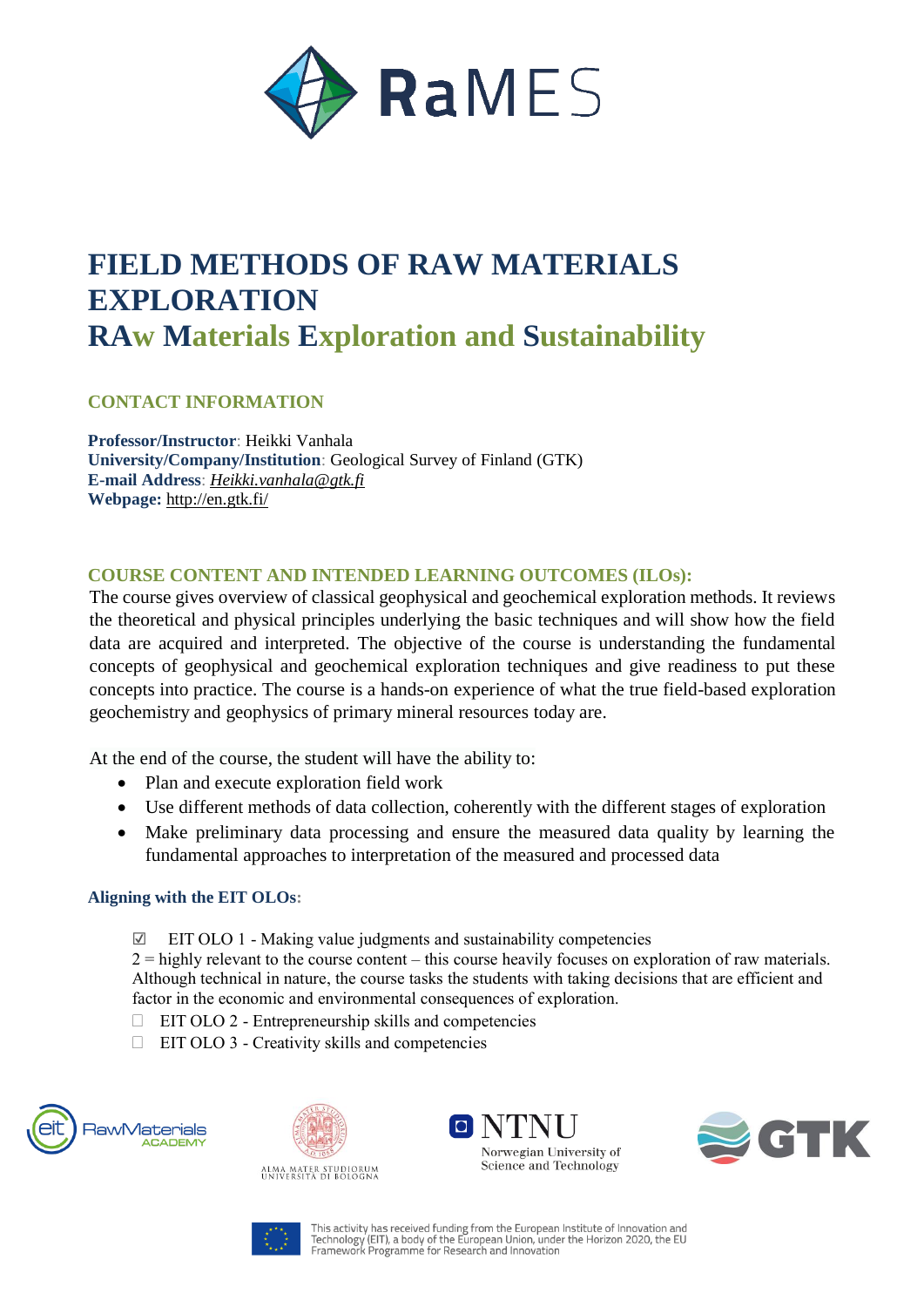

☑ EIT OLO 4 - Innovation skills and competencies

1 = peripherally relevant to the course – Innovative technologies in mineral exploration are key for an efficient and sustainable future of the EU raw materials sector: Through sampling, testing, collection and analysis of the data, the students are stimulated to justify their choices and use effectively methodology and thus technology. The hands-on experience through fieldwork make them aware of the state-of-the-art technology of exploration and what is still needed to support the digital transformation of the raw materials sector.

☑ EIT OLO 5 - Research skills and competencies

 $2 =$  highly relevant to the course content – the course provides the students with a thorough knowledge of the main exploration methods, which can be used both in research and business venture, as the [Mines-in-Time](https://eitrawmaterials.eu/spacearth-technology-start-up-delivers-mines-in-time/) of the RaMES partner SpacEarth Technology illustrates.

☑ EIT OLO 6 - Intellectual transforming skills and competencies

 $2 =$  highly relevant to the course – the course is very practical and technical in nature. Practical experience is fundamental to foster the students' ability to transform their field experiences in research problems and challenges that the raw materials sector of the EU is facing.

 $\Box$  EIT OLO 7 - Leadership skills and competencies

## **ASSESSMENT METHODS AND GRADING SYSTEM**

Different assessment methods will be used to evaluate the students: content-based, competence-based and impact-based assessments. Content-based assessment refers to assessment tasks that mainly ask the learner about facts. Competence-based assessment refers to assessment of intended learning outcomes that ask the learner to show ability to also use these facts. Impact-based assessments take the assessment of competencies one step further and ask the learner to use these competencies in a real-life situation to create a change or solve a challenge.

The course will grade the students using the Italian university system, with grades expressed out of thirty. The passing grade is 18/30. In case of full grade (30/30) the professor(s) may also decide to award honors (lode).

The course is practical and technical one, thus the assessments focus mostly on the ability of students to critically employ different methodologies and be effective in data analysis (classroom and field exercises, practicals). The revision of the fieldwork activities is thus instrumental in discussing not only the data collected, but also the differences between the exploration methods and how this pose challenges and opportunities in terms of sustainability. These aspects all concur to EIT OLO 1, 4 and 2.

 The written and oral exam cover the topics of the course, including how innovation – and the digital transformation in particular – need to drive the development of the exploration sector of raw materials (EIT OLO 6).



ALMA MATER STUDIORUM<br>Università di Bologna





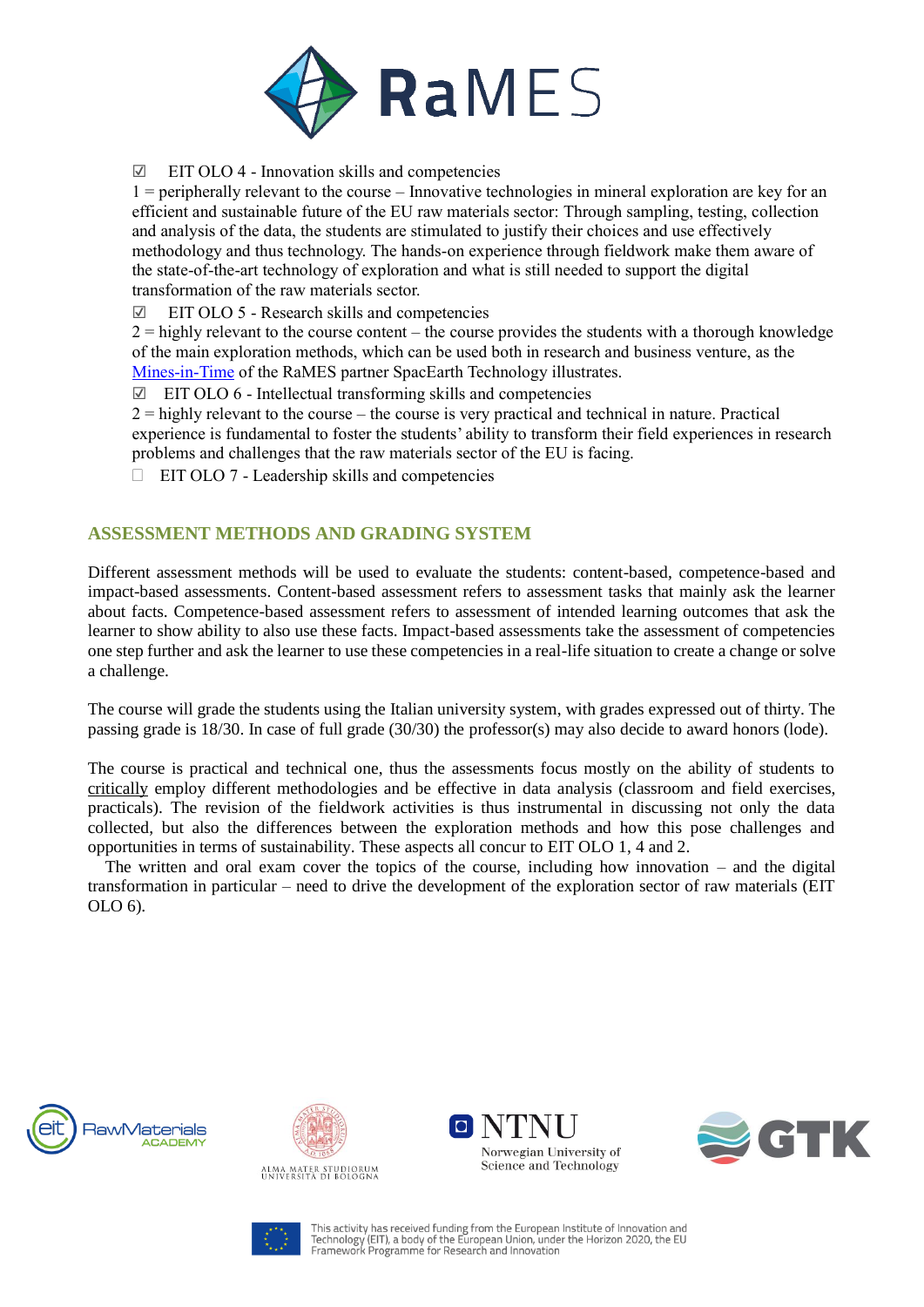

| <b>ASSESSMENT METHOD</b>            | <b>WEIGHT ON</b><br><b>FINAL GRADE</b> |
|-------------------------------------|----------------------------------------|
| Classroom exercises & participation | 20%                                    |
| Field exercises & practicals        | 50%                                    |
| Written exam                        | 20%                                    |
| Oral exam/presentation              | 10%                                    |

## **COURSE SESSIONS**

#### **Location and info about the course center:**

 University of Helsinki, Finland; Lammi Biological Station <https://www.helsinki.fi/en/research-stations/lammi-biological-station> Twitter: [@LammiStation](https://twitter.com/LammiStation) Facebook: [@LammiBiologicalStation](https://www.facebook.com/LammiBiologicalStation/)

Accommodation in double rooms: <https://www.helsinki.fi/en/research-stations/lammi-biological-station/for-visitors/accommodation>

### **Suggested pre-course reading materials:**

- $\bullet$  Barnes, J.W. and Lisle, R.J. (2004): Basic Geological Mapping  $4<sup>th</sup>$  Edition. The geological field guide series. Wiley. 196 pages.
- Fletcher, W.K., Hoffman, S.J., Mehrtens, M.B., Sinclair, A.J., and Thomas, I. (1986): Exploration Geochemistry – Design and Interpretation of Soil Surveys. In Reviews in Economic Geology, Vol 3. (ISSN 0741-0123). Society of economic geologist. 180 pages.
- Reynolds, J.M. (2011): An Introduction to Applied and Environmental Geophysics. Wiley. 710 pages.
- Van Loon, J.C., Barefoot, R.R. (1988): Analytical Methods for Geochemical Exploration. Academic Press. 334p.
- Burger H.R. , Sheehan, A.F., and Jones, G.F. (2006): Introduction to Applied Geophysics*.* Norton*.* 600 pages.
- Keary, P., Brooks, M., and Hill, I. (2002): Blackwell, 2002. An introduction to Geophysical Exploration. Blackwell. 272 Pages.
- [Telford,](https://www.google.fi/search?hl=fi&tbo=p&tbm=bks&q=inauthor:%22W.+M.+Telford%22) W.M, Geldart, L.P., and Sheriff, R.E. (1990): Applied geophysics, Cambridge University Press. 792 pages.





O N'I'l Norwegian University of Science and Technology



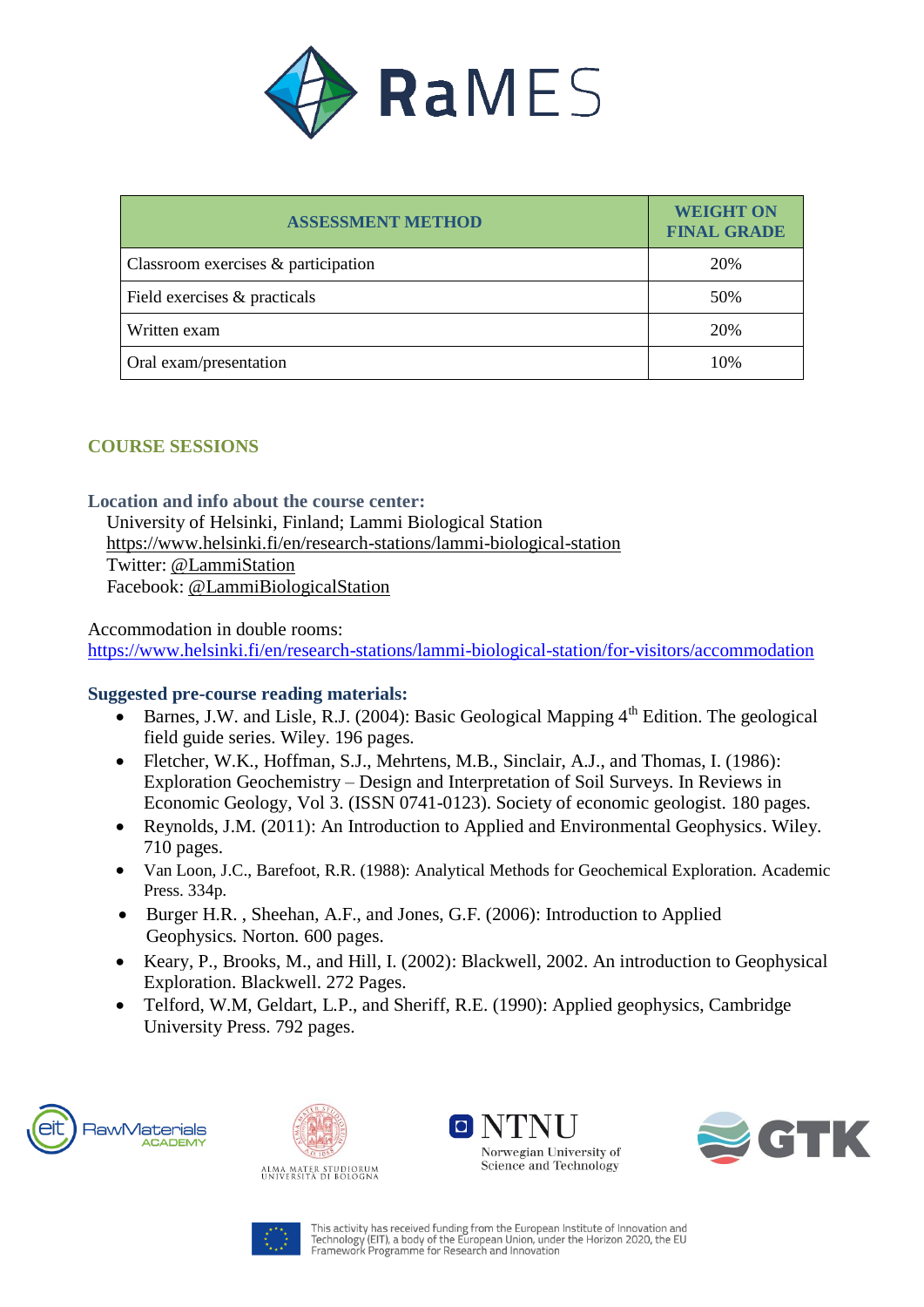

| Session 1      | <b>INTRODUCTION TO THE COURSE</b>                                                                                                                                                                                                                                                                                                                                  |
|----------------|--------------------------------------------------------------------------------------------------------------------------------------------------------------------------------------------------------------------------------------------------------------------------------------------------------------------------------------------------------------------|
| $Date - hours$ | • June 1, 2020, h $08:00 - 21:00$ (inl. breakfast, lunch, dinner)                                                                                                                                                                                                                                                                                                  |
| Content        | • Introduction to the course<br>• Mineral exploration process<br>• Bedrock mapping and geochemical techniques<br>• The main geophysical methods in mineral exploration<br>• Geological and geophysical background data and data integration<br>• Introduction to the geological, geochemical and geophysical features of the<br>research area<br>• Field excursion |
| Readings       | • The Lammi training area contains intrusive Ni-Cu bearing ultramafic rocks.<br>Report of the geology and mineralogy will be available for students before<br>the course.                                                                                                                                                                                          |
| Assignment     | none                                                                                                                                                                                                                                                                                                                                                               |

| Session 2      | <b>BEDROCK MAPPING (1)</b>                                                                                                                                                                                                                                                |
|----------------|---------------------------------------------------------------------------------------------------------------------------------------------------------------------------------------------------------------------------------------------------------------------------|
| $Date - hours$ | • June 2, 2020, h $08:00 - 21:00$ (inl. breakfast, lunch, dinner)                                                                                                                                                                                                         |
| Content        | • Lecture: Bedrock mapping and its application to exploration<br>• Lecture: Crash course to "Kapalo" -application<br>• Field work: Making bedrock observations, storing data using mobile<br>application "Kapalo"<br>• Revision of the day's activities (in small-groups) |
| Readings       | • Help file of the "Kapalo" application: http://gtkdata.gtk.fi/mobilli/index.html<br>• Geological guidelines for Kapalo: http://gtkdata.gtk.fi/mobiili/Mobiilikapalo-<br><i>ohjeistus_ENG.pdf</i>                                                                         |
| Assignment     | none                                                                                                                                                                                                                                                                      |

| Session 3      | <b>BEDROCK MAPPING/BOULDER HUNTING (2)</b>                                                                                                                                                      |
|----------------|-------------------------------------------------------------------------------------------------------------------------------------------------------------------------------------------------|
| $Date - hours$ | • June 3, 2020, h $08:00 - 21:00$ (inl. breakfast, lunch, dinner)                                                                                                                               |
| Content        | • Lecture: Boulder hunting and its application to exploration<br>• Field work: Bedrock mapping continues accompanied by boulder hunting<br>• Revision of the day's activities (in small-groups) |
| Readings       | • Saurama M. (1924): Tracing of glacial boulders and its application in<br>prospecting. http://tupa.gtk.fi/julkaisu/bulletin/bt 067.pdf                                                         |
| Assignment     | none                                                                                                                                                                                            |

| Session 4    | <b>GEOCHEMICAL EXPLORATION</b>                                    |
|--------------|-------------------------------------------------------------------|
| Date – hours | • June 4, 2020, h $08:00 - 21:00$ (inl. breakfast, lunch, dinner) |









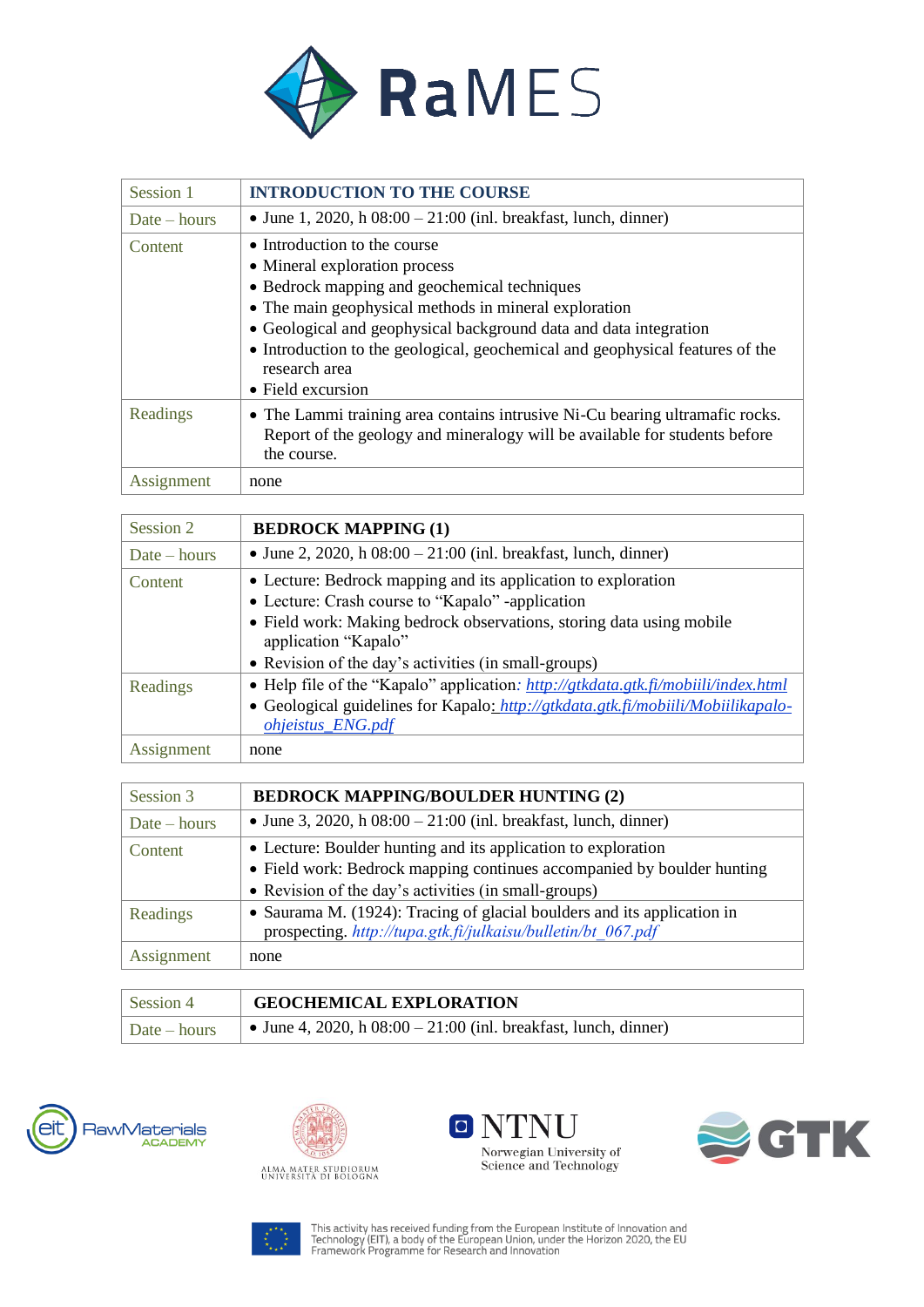

| Content    | • Lecture: Geochemical methods; till geochemistry and in situ analysis<br>methods                      |
|------------|--------------------------------------------------------------------------------------------------------|
|            | • Field work: till sampling for geochemistry, and heavy mineral and indicator<br>mineralogical studies |
|            | • Field analyzed techniques (in situ techniques)                                                       |
|            | • Revision of the day's activities (in small-groups)                                                   |
| Readings   | • Sarala, P. (2015): Chapter $10.1$ – Survival Geochemical Exploration                                 |
|            | methods. In: Mineral Deposits of Finland, 2015, 711-731. Elsevier.                                     |
|            | https://doi.org/10.1016/B978-0-12-410438-9.00027-3                                                     |
|            | • http://en.gtk.fi/expert_services/mining/mineral_technology/diamond_surveys/                          |
| Assignment | none                                                                                                   |

| Session 5      | <b>GEOCHEMICAL EXPLORATION (2) AND DATA ANALYSIS</b>                                                                                                                                                                                                    |
|----------------|---------------------------------------------------------------------------------------------------------------------------------------------------------------------------------------------------------------------------------------------------------|
| $Date - hours$ | • June 5, 2020, h $08:00 - 21:00$ (inl. breakfast, lunch, dinner)                                                                                                                                                                                       |
| Content        | • Lecture: Principles of partial leach and bio-geochemistry techniques<br>• Lecture: Introduction to data analysis<br>• Field work: Till sampling for partial leach and biogeochemistry studies<br>• Revision of the day's activities (in small-groups) |
| Readings       | • Sarala, P. (2015): Chapter $10.1$ – Survival Geochemical Exploration<br>methods. In: Mineral Deposits of Finland, 2015, 711-731. Elsevier.<br>https://doi.org/10.1016/B978-0-12-410438-9.00027-3                                                      |
| Assignment     | none                                                                                                                                                                                                                                                    |

| Session 6      | <b>GEOPHYSICAL TECHNIQUES - ELECTRICAL RESISTIVITY (ER) &amp;</b><br><b>INDUCED POLARIZATION (IP)</b> |
|----------------|-------------------------------------------------------------------------------------------------------|
| $Date - hours$ | • June 8, 2020, h $08:00 - 21:00$ (inl. breakfast, lunch, dinner)                                     |
| Content        | • Lecture: Electrical properties of mineralized rocks                                                 |
|                | • Lecture: Introduction to the theory of ER and IP techniques                                         |
|                | • Field work: ER and IP measurements at the training area                                             |
|                | • Revision of the day's measurements and preliminary interpretation                                   |
| Readings       | elctrical resistivity survey: https://mineclosure.gtk.fi/resistivity-surveys/                         |
| Assignment     | none                                                                                                  |

| Session 7      | <b>GEOPHYSICAL TECHNIQUES - GRAVITY &amp; MAGNETIC</b><br><b>METHODS</b>                                                                                                                                                                          |
|----------------|---------------------------------------------------------------------------------------------------------------------------------------------------------------------------------------------------------------------------------------------------|
| $Date - hours$ | • June 9, 2020, h $08:00 - 21:00$ (inl. breakfast, lunch, dinner)                                                                                                                                                                                 |
| Content        | • Lecture: Introduction to gravity method: density contrast, anomalies,<br>gravimeter, corrections<br>• Lecture: Introduction to magnetic method: induced rock magnetism,<br>anomalies<br>• Field work: Gravity measurements at the training area |









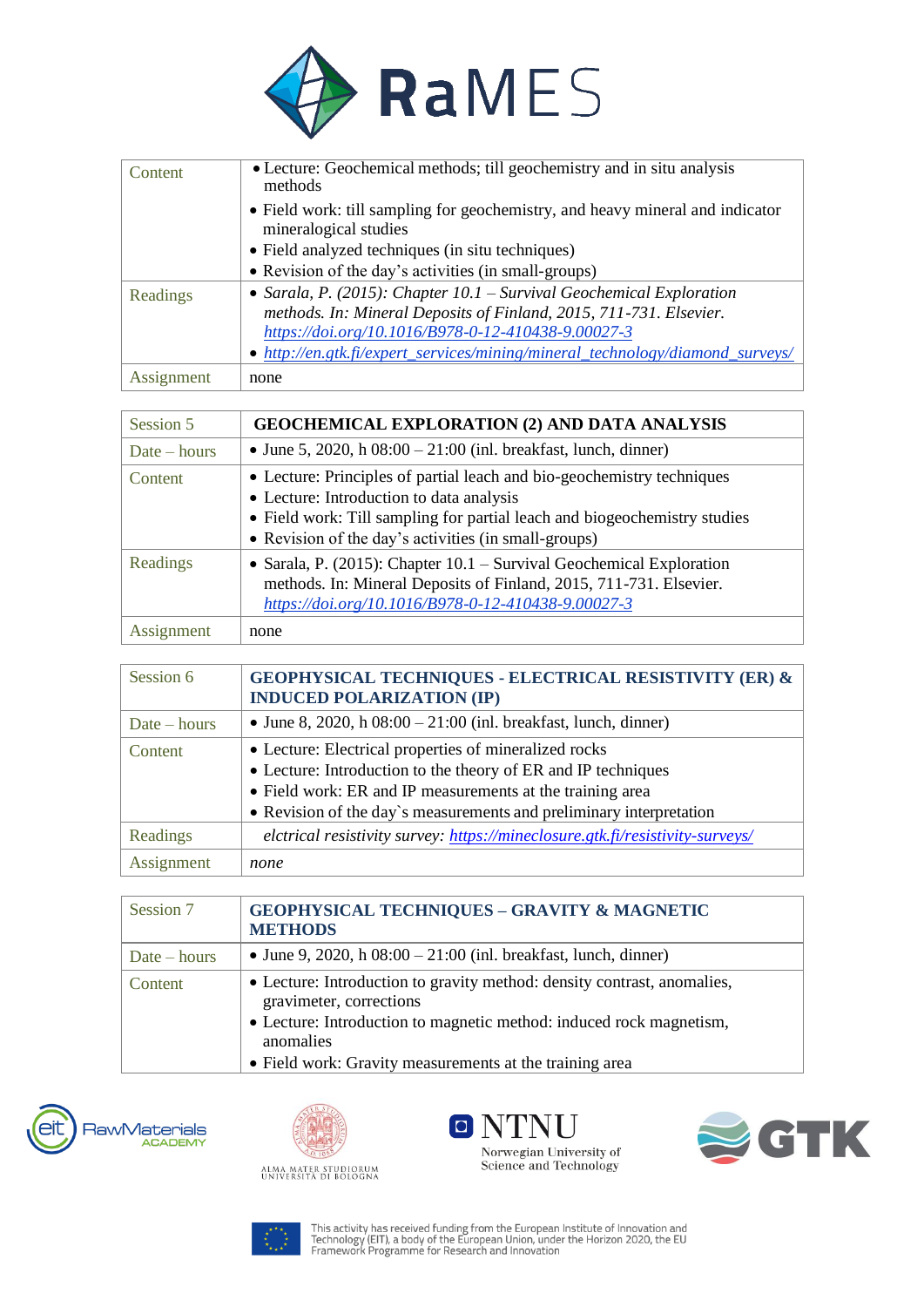

|            | • Field Work: Magnetic measurements at the training area<br>• Revision of the day's measurements and preliminary interpretation                                  |
|------------|------------------------------------------------------------------------------------------------------------------------------------------------------------------|
| Readings   | Potential fielfds, magnetic: https://pubs.usgs.gov/fs/fs-0236-95/fs-236-95.pdf<br>Potential fielfds, gravity: https://pubs.usgs.gov/fs/fs-0239-95/fs-0239-95.pdf |
| Assignment | none                                                                                                                                                             |

| Session 8      | <b>GEOPHYSICAL TECHNIQUES - ELECTROMAGNETIC (EM)</b><br><b>METHOD AND PETROPHYSICAL SAMPLING</b>                                                                                                                                                                                                                                                                                                                                                                    |
|----------------|---------------------------------------------------------------------------------------------------------------------------------------------------------------------------------------------------------------------------------------------------------------------------------------------------------------------------------------------------------------------------------------------------------------------------------------------------------------------|
| $Date - hours$ | • June 10, 2020, h $08:00 - 21:00$ (inl. breakfast, lunch, dinner)                                                                                                                                                                                                                                                                                                                                                                                                  |
| Content        | • Lecture: Introduction to the theory of the EM fields and survey methods<br>• Lecture: Introduction to petrophysics, i.e., the use of the physical properties<br>of rock samples in mineral exploration (electrical resistivity, magnetic<br>susceptibility and density)<br>• Field work: EM measurements at the training area<br>• Field work: Petrophysical sampling at the training area<br>• Revision of the day's measurements and preliminary interpretation |
| Readings       | Airo, M-L. (ed) 2015. Geophysical signatures of mineral deposit types in Finland.<br>Geological Survey of Finland, Special Paper 58, 9-70, 2015.<br>http://tupa.gtk.fi/julkaisu/specialpaper/sp 058 pages 009 070.pdf                                                                                                                                                                                                                                               |
| Assignment     | none                                                                                                                                                                                                                                                                                                                                                                                                                                                                |

| Session 9      | PETROPHYSICS AND GEOPHYSICAL DATA ANALYSIS                                                                                                                                                                                                                                                                   |
|----------------|--------------------------------------------------------------------------------------------------------------------------------------------------------------------------------------------------------------------------------------------------------------------------------------------------------------|
| $Date - hours$ | • June 11, 2020, h $08:00 - 21:00$ (inl. breakfast, lunch, dinner)                                                                                                                                                                                                                                           |
| Content        | • Petrophysics continues: In situ testing of magnetic and electrical properties of<br>rocks<br>• Introduction to geophysical data analysis<br>• Processing the field data<br>• Preliminary interpretation of the field data<br>• Integration of geological, geochemistry and geophysical data in exploration |
|                | • Revision of the day's measurements and preliminary interpretation                                                                                                                                                                                                                                          |
| Readings       | Airo, M.-L. & Säävuori, H. 2013. Petrophysical characteristics of Finnish bedrock -<br>Concise handbook on the physical parameters of bedrock. Geological Survey of<br>Finland. http://tupa.gtk.fi/julkaisu/tutkimusraportti/tr_205.pdf                                                                      |
| Assignment     | none                                                                                                                                                                                                                                                                                                         |

| Session 10   | <b>FINAL EXAMINATION</b>                                                                                                                                                                                                                            |
|--------------|-----------------------------------------------------------------------------------------------------------------------------------------------------------------------------------------------------------------------------------------------------|
| Date - hours | June 12, $2020 - h\ 09:00-15:00$                                                                                                                                                                                                                    |
| Content      | • Written test (16 multiple-choice and open questions regarding all course<br>topics. Duration: 2 hours)<br>• Oral examination (presentation of selected field topic, team work, discussion,<br>Duration: 15 minutes/ team, three students in team) |